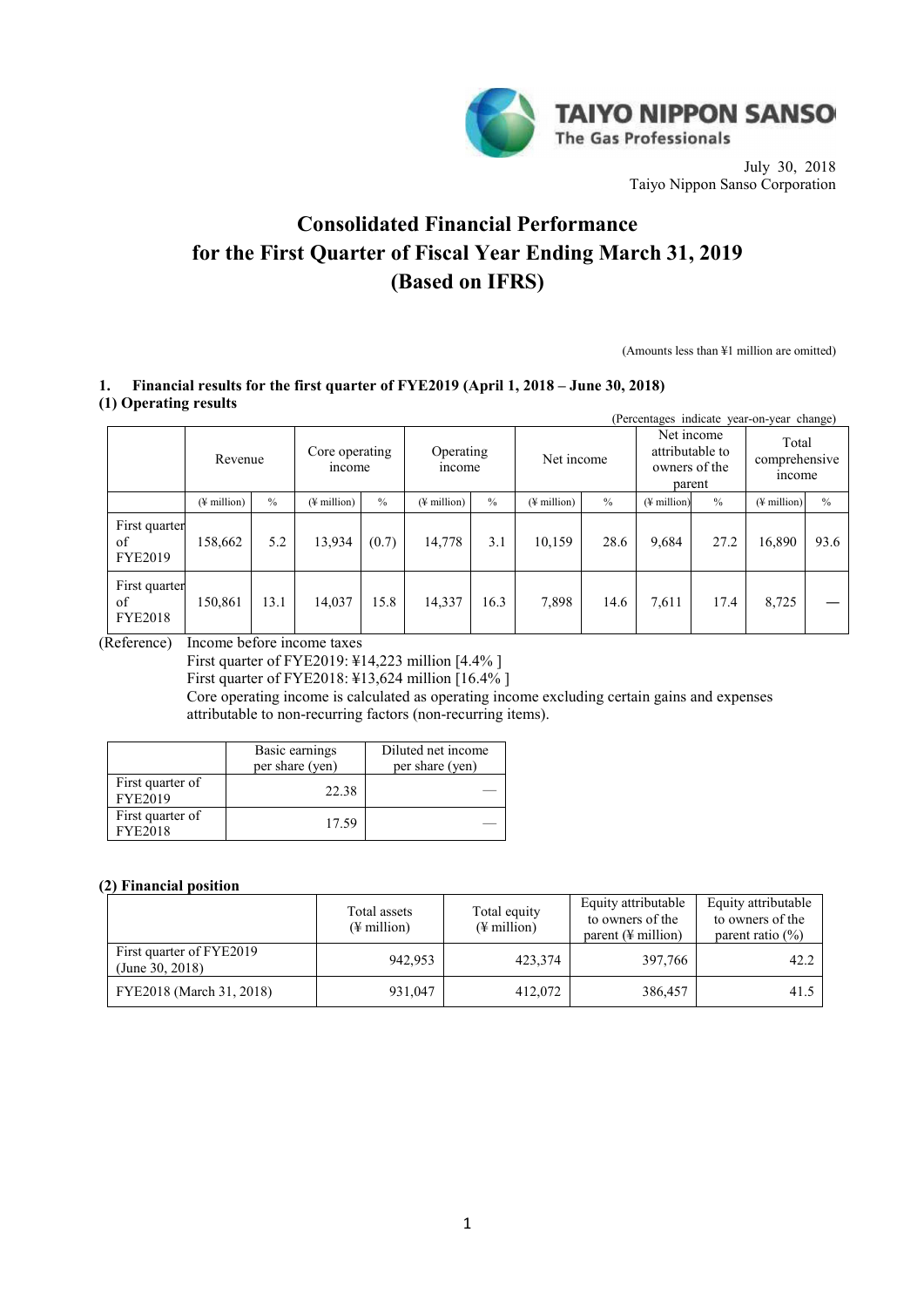#### **2. Dividends**

|                | Annual Dividend         |                                   |                       |             |       |  |  |  |
|----------------|-------------------------|-----------------------------------|-----------------------|-------------|-------|--|--|--|
|                | End of $1st$<br>quarter | End of 2 <sup>nd</sup><br>quarter | End of 3rd<br>quarter | Term<br>end | Total |  |  |  |
|                | Yen                     | Yen                               | Yen                   | Yen         | Yen   |  |  |  |
| <b>FYE2018</b> |                         | 11.00                             |                       | 12.00       | 23.00 |  |  |  |
| <b>FYE2019</b> |                         |                                   |                       |             |       |  |  |  |
| FYE2019 (est.) |                         | 12.00                             |                       | 12.00       | 24.00 |  |  |  |

Note: No revisions have been made to recently announced forecasts.

#### **3. Forecasts for business operations for FYE2019 full term (April 1, 2018 – March 31, 2019)**

| (Percentages indicate year-on-year change) |                         |               |                          |               |                         |               |                         |               |                                                       |               |                                    |
|--------------------------------------------|-------------------------|---------------|--------------------------|---------------|-------------------------|---------------|-------------------------|---------------|-------------------------------------------------------|---------------|------------------------------------|
|                                            | Revenue                 |               | Core operating<br>income |               | Operating<br>mcome      |               | Net income              |               | Net income<br>attributable to<br>owners of the parent |               | <b>Basic earnings</b><br>per share |
|                                            | $(\frac{1}{2})$ million | $\frac{0}{0}$ | $(\frac{1}{2})$ million  | $\frac{0}{0}$ | $(\frac{1}{2})$ million | $\frac{0}{0}$ | $(\frac{1}{2})$ million | $\frac{0}{0}$ | (¥ million)                                           | $\frac{0}{0}$ | (Yen)                              |
| First-half                                 | 328,000                 | 7.3           | 30.500                   | 4.1           | 31.200                  | 5.4           | 19.000                  | 3.5           | 18.000                                                | 1.9           | 41.59                              |
| Full term                                  | 670,000                 | 3.7           | 64.000                   | 6.6           | 64,500                  | 7.7           | 42,000                  | 17.2)         | 40,000                                                | (18.2)        | 92.43                              |

Note: No revisions have been made to recently announced forecasts.

(Reference) Income before income taxes

First half of FYE2019: ¥29,000 million [4.8%] FYE2019 full term: ¥60,000 million [7.3%]

**4. Explanation concerning the appropriate use of forecasts for business operations and other notable matters** This report contains business forecasts and other forward-looking statements that are based on information currently available to the Company and certain assumptions judged to be reasonable by management. The Company gives no assurances that business forecasts will be attained. Moreover, actual results may differ materially from business forecasts due to various factors.

#### **5. General information relating to the first quarter results**

In the first quarter of the fiscal year under review (from April 1, 2018 to June 30, 2018), in the TNSC Group's business environment, the production activities in both domestic and overseas manufacturing industries were generally good, and shipments of air separation gases (oxygen, nitrogen, and argon) were solid. In the electronicsrelated field, sales of smartphones worldwide displayed a tendency to slow down, but overall the demand for semiconductors continued to expand.

Against this backdrop, the Taiyo Nippon Sanso Group (TNSC Group) achieved the following results for the first quarter of the fiscal year under review. Revenue on a consolidated basis increased 5.2% year on year to ¥158,662 million, core operating income decreased 0.7% to ¥13,934 million, operating income increased 3.1% to ¥14,778 million, and net income attributable to owners of the parent increased by 27.2% to ¥9,684 million.

Core operating income is calculated as operating income excluding certain gains and expenses attributable to non-recurring factors (non-recurring items).

A breakdown of business performance by reportable segment is as follows.

Segment income represents core operating income.

From the first quarter of the fiscal year under review, the TNSC Group changed its reportable segments. Therefore, to facilitate the year-on-year comparisons shown below, the figures for the first quarter of the preceding fiscal year have been reclassified based on the changes to the reportable segments.

#### **Gas Business in Japan**

In the industrial gas-related business, revenue from air separation gases, a core product, performed solidly for use primarily in the key industries of steel and chemicals. In addition, revenue from on-site business increased since a new on-site plant started operations in October 2017. Meanwhile, revenue from equipment and plants decreased.

In the electronics-related field, revenue from electronic materials gases slightly decreased.

In the energy-related field, revenue from liquid petroleum gas (LPG) increased year on year due to a higher sales price following an increase in the import price.

As a result, in the Gas Business in Japan, revenue increased 5.1% year on year to ¥82,697 million, while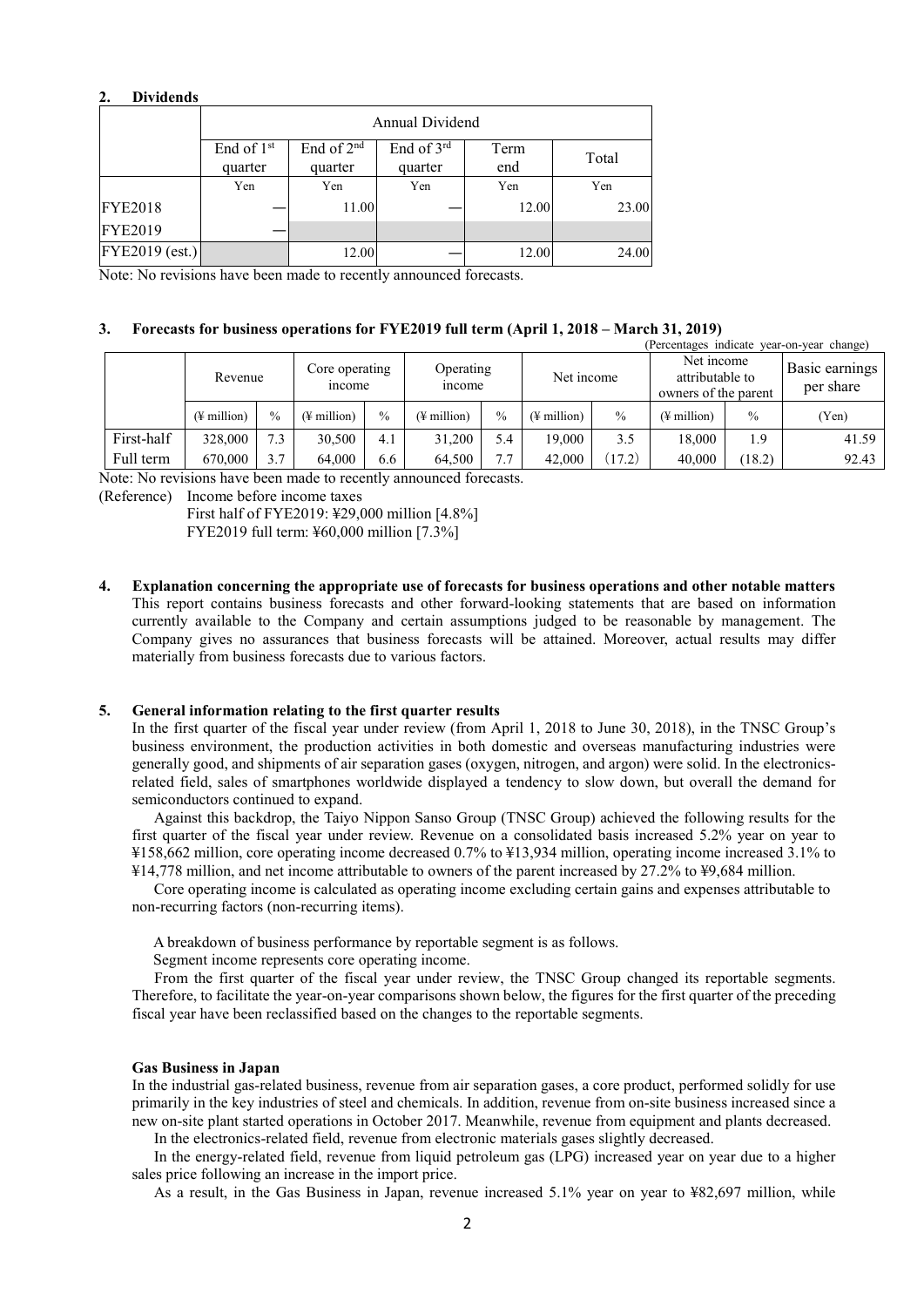segment income decreased 17.7% to  $46,137$  million.

#### **Gas Business in the United States**

In the industrial gas-related business, revenue from bulk gas and hard goods increased following a firm performance in the manufacturing sector. Shipments of carbon dioxide gas also increased due to completion of a new gas production facility in January 2018.

In the electronics-related field, revenue from electronic materials gases declined year on year.

As a result, in the Gas Business in the United States, revenue increased 6.5% year on year to ¥44,512 million, and segment income decreased 0.2% to ¥3,118 million.

#### **Gas Business in Asia & Oceania**

In the industrial gas-related field, in China sales increased due to favorable shipments of air separation gases. In Singapore and Malaysia, revenue from air separation gases and hard goods increased due to the recovery of the energy sector. In Australia, shipments of LPG were favorable and sales increased.

In the electronics-related field, revenue from electronics-related equipment and installation decreased in Taiwan.

As a result, in the Gas Business in Asia & Oceania, revenue increased 5.3% year on year to ¥25,121 million, and segment income rose 64.1 % to ¥3,317 million.

#### **Thermos Business**

In the Thermos Business, revenue decreased year on year due to decreased sales of vacuum insulated portable mugs, a core product, in Japan.

As a result, in Thermos Business, revenue decreased 3.2% year on year to ¥6,332 million, while segment income decreased 15.9% to ¥1,708 million.

#### **6. Change in accounting policy**

 From the first quarter of the fiscal year under review, the TNSC Group applies IFRS 15, "Revenue from contracts with customers" (issued in May 2014) and "Clarifications to IFRS 15" (issued in April 2016) (hereinafter collectively referred to as "IFRS 15").

In accordance with the adoption of IFRS 15, the TNSC Group recognizes revenue, based on the following 5 step model, in an amount that reflects the consideration to which the Group expects to be entitled in exchange for goods or services transferred to customers.

- Step 1: Identify the contract with the customer
- Step 2: Identify performance obligations in the contract
- Step 3: Determine the transaction price
- Step 4: Allocate the transaction price to the performance obligations in the contract
- Step 5: Recognize revenue when (or as) the performance obligations are satisfied

 The TNSC Group conducts gas businesses in Japan and overseas, mainly for customers in the steel, chemical, and electronics industries, and has built production and sales structures for its main products in Japan, the United States, and Asia & Oceania. In addition, the TNSC Group conducts the manufacture and sales business of housewares such as stainless steel vacuum bottles.

Regarding product sales in these businesses, because a customer acquires control over a product at the time the product is delivered, TNSC judges that its business obligations have been satisfied and recognizes its revenue, at the time the product is delivered.

Revenue is measured from the price promised in the contract with the customer, after deducting such amounts as discounts, rebates and returns.

The amount of the price in the sales contract of a product is generally collected within one year from the time when control over the product is transferred to a customer, and does not include the important element of the interest.

The impact of the adoption of IFRS 15 on the condensed consolidated financial statements of the TNSC Group was negligible.

 When IFRS 15 was adopted, a method, which was recognized as a transitional measure, was used to recognize the cumulative effect of adopting this standard on the date of starting the adoption. However, the cumulative financial impact on the date of starting the adoption of this standard was negligible.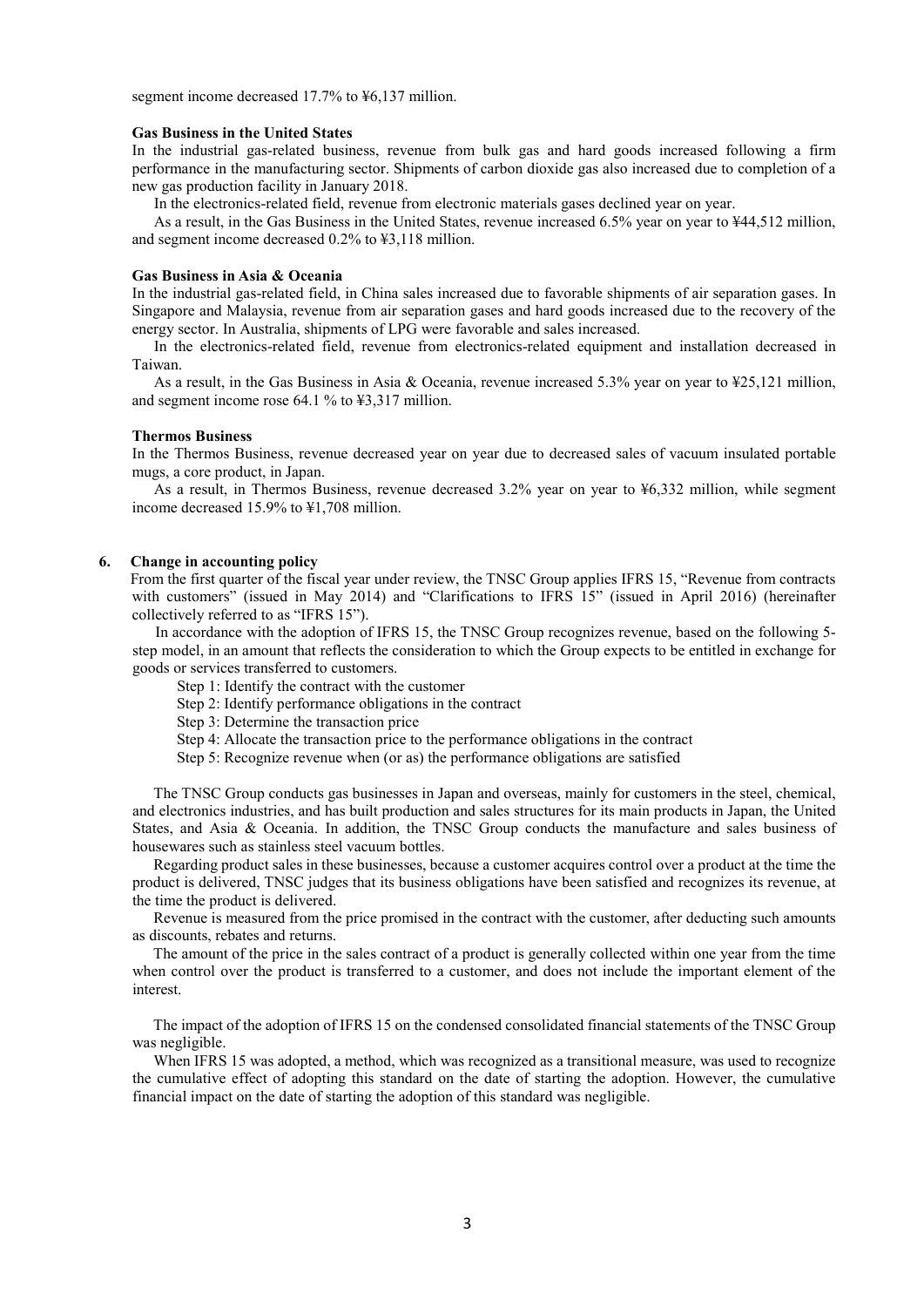# **7. Segment information**

The TNSC Group conducts gas businesses in Japan and overseas, mainly for customers in the steel, chemical, and electronics industries, and has built production and sales structures for its main products in Japan, the United States, and Asia & Oceania. In addition, the TNSC Group conducts the manufacture and sales business of housewares such as stainless steel vacuum bottles. Therefore, the Company has established the following four reportable segments: Gas Business in Japan, Gas Business in the United States, Gas Business in Asia & Oceania, and Thermos Business.

# **Changes to reportable segments**

To display the results of the Thermos Business more clearly, from the first quarter of the fiscal year under review the TNSC Group has changed the four existing reportable segments of Gas Business in Japan, Gas Business in the United States, Gas Business in Asia & Oceania, and Thermos & Other Businesses, to the four segments of Gas Business in Japan, Gas Business in the United States, Gas Business in Asia & Oceania, and Thermos Business. To facilitate the year-on-year comparisons, the figures for the first quarter of the preceding fiscal year have been reclassified based on the changes to the reportable segments.

The principal products and services included in the four segments are shown in the table below.

| Business segment                  | Main products and services                                                                                                                                                                                  |
|-----------------------------------|-------------------------------------------------------------------------------------------------------------------------------------------------------------------------------------------------------------|
| Gas Business in Japan             | Oxygen, nitrogen, argon, carbon dioxide, helium, hydrogen, acetylene, gas-related                                                                                                                           |
| Gas Business in the               | equipment, specialty gases (electronic materials gases, pure gases, etc.), electronics-                                                                                                                     |
| <b>United States</b>              | related equipment and installation, semiconductor manufacturing equipment, cutting                                                                                                                          |
| Gas Business in Asia &<br>Oceania | and welding equipment, welding materials, plants and machinery, liquid petroleum<br>gas (LPG) and related equipment, medical-use gases (oxygen, nitrous oxide, etc.),<br>medical equipment, stable isotopes |
| <b>Thermos Business</b>           | Housewares                                                                                                                                                                                                  |

The accounting methods adopted for the reported operating segments are the same as the methods adopted to prepare the consolidated financial statements for the preceding fiscal year. Revenue from inter-segment transactions and transfers is based primarily on prevailing market prices.

# **(1) Figures of revenue and income (loss) by reportable segment**

First Quarter, FYE2018 (April 1, 2017 – June 30, 2017)

|                                                                         |                                    |                                                             |                         |                            |         |                         | (¥ million)                                               |
|-------------------------------------------------------------------------|------------------------------------|-------------------------------------------------------------|-------------------------|----------------------------|---------|-------------------------|-----------------------------------------------------------|
|                                                                         | Gas<br><b>Business</b><br>in Japan | Gas Business Gas Business<br>in the United<br><b>States</b> | in Asia $\&$<br>Oceania | Thermos<br><b>Business</b> | Total   | Adjustments<br>(Note 1) | Amounts on the<br>Consolidated<br>Statements of<br>Income |
| Revenue                                                                 |                                    |                                                             |                         |                            |         |                         |                                                           |
| $(1)$ Revenue to<br>external customers                                  | 78,684                             | 41,776                                                      | 23,857                  | 6,543                      | 150,861 |                         | 150,861                                                   |
| from<br>$(2)$ Revenue<br>inter-segment<br>transactions and<br>transfers | 2,656                              | 2,207                                                       | 416                     | 5                          | 5,286   | (5,286)                 |                                                           |
| Total                                                                   | 81,341                             | 43,983                                                      | 24,273                  | 6,549                      | 156,148 | (5,286)                 | 150,861                                                   |
| Segment income<br>(Note 2)                                              | 7,459                              | 3,124                                                       | 2,020                   | 2,032                      | 14,638  | (600)                   | 14,037                                                    |

Notes:

1. The ¥600 million negative adjustment for segment income is comprised of ¥269 million of intersegment eliminations and companywide expenses of ¥331 million that were not allocated to any particular reportable segment. These companywide expenses related principally to basic research expenses that were not allocated to a particular reportable segment.

2. Segment income represents core operating income, which is calculated as operating income excluding certain gains or losses attributable to non-recurring factors (non-recurring items).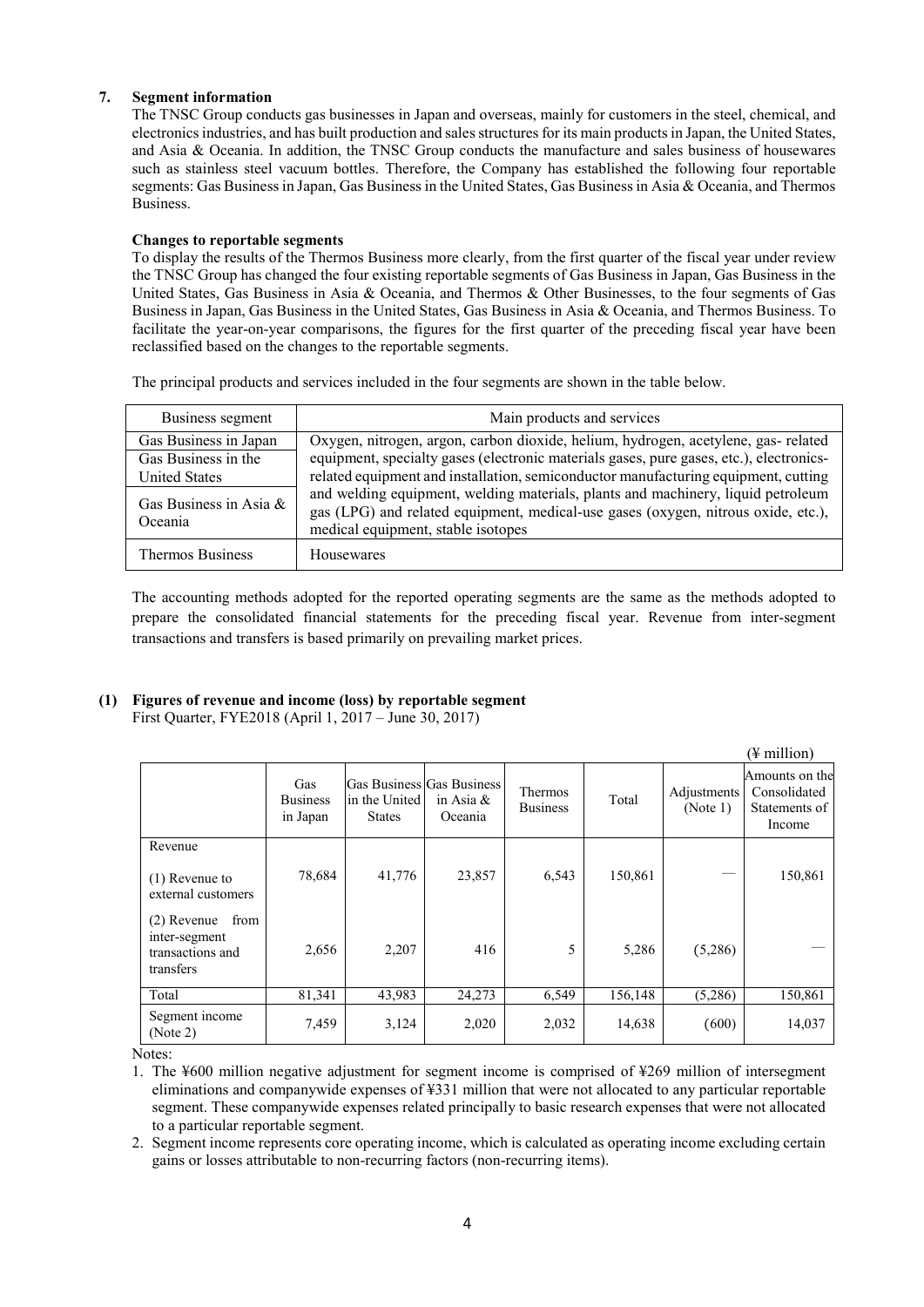# First Quarter, FYE2019 (April 1, 2018 – June 30, 2018)

| $\frac{1}{2}$ and $\frac{1}{2}$ . The state is the state of $\frac{1}{2}$ and $\frac{1}{2}$ and $\frac{1}{2}$ and $\frac{1}{2}$ and $\frac{1}{2}$ and $\frac{1}{2}$ and $\frac{1}{2}$ and $\frac{1}{2}$ and $\frac{1}{2}$ and $\frac{1}{2}$ and $\frac{1}{2}$ and $\frac{1}{2}$ and |                                    |                                |                                                      |                            |         |                         | (¥ million)                                               |
|-------------------------------------------------------------------------------------------------------------------------------------------------------------------------------------------------------------------------------------------------------------------------------------|------------------------------------|--------------------------------|------------------------------------------------------|----------------------------|---------|-------------------------|-----------------------------------------------------------|
|                                                                                                                                                                                                                                                                                     | Gas<br><b>Business</b><br>in Japan | in the United<br><b>States</b> | Gas Business Gas Business<br>in Asia $\&$<br>Oceania | Thermos<br><b>Business</b> | Total   | Adjustments<br>(Note 1) | Amounts on the<br>Consolidated<br>Statements of<br>Income |
| Revenue                                                                                                                                                                                                                                                                             |                                    |                                |                                                      |                            |         |                         |                                                           |
| $(1)$ Revenue to<br>external customers                                                                                                                                                                                                                                              | 82,697                             | 44,512                         | 25,121                                               | 6,332                      | 158,662 |                         | 158,662                                                   |
| (2) Revenue from<br>inter-segment<br>transactions and<br>transfers                                                                                                                                                                                                                  | 1,758                              | 3,024                          | 901                                                  | 5                          | 5,691   | (5,691)                 |                                                           |
| Total                                                                                                                                                                                                                                                                               | 84,455                             | 47,536                         | 26,023                                               | 6,338                      | 164,354 | (5,691)                 | 158,662                                                   |
| Segment income<br>(Note 2)                                                                                                                                                                                                                                                          | 6,137                              | 3,118                          | 3,317                                                | 1,708                      | 14,282  | (347)                   | 13,934                                                    |

Notes:

1. The ¥347 million negative adjustment for segment income is comprised of ¥27 million of intersegment eliminations and companywide expenses of ¥374 million that were not allocated to any particular reportable segment. These companywide expenses related principally to basic research expenses that were not allocated to a particular reportable segment.

2. Segment income represents core operating income, which is calculated as operating income excluding certain gains or losses attributable to non-recurring factors (non-recurring items).

# **(2) Reconciliation of segment income with income before income taxes**

|                                    |                                                              | (¥ million)                                                  |
|------------------------------------|--------------------------------------------------------------|--------------------------------------------------------------|
|                                    | First quarter of FYE2018<br>(April 1, 2017 to June 30, 2017) | First quarter of FYE2019<br>(April 1, 2018 to June 30, 2018) |
| Segment income                     | 14,037                                                       | 13,934                                                       |
| Gain on sales of noncurrent assets | 299                                                          | 947                                                          |
| Other                              |                                                              | (104)                                                        |
| Operating income                   | 14,337                                                       | 14,778                                                       |
| Financial revenue                  | 642                                                          | 747                                                          |
| Financial expenses                 | (1,355)                                                      | (1,301)                                                      |
| Income before income taxes         | 13,624                                                       | 14,223                                                       |